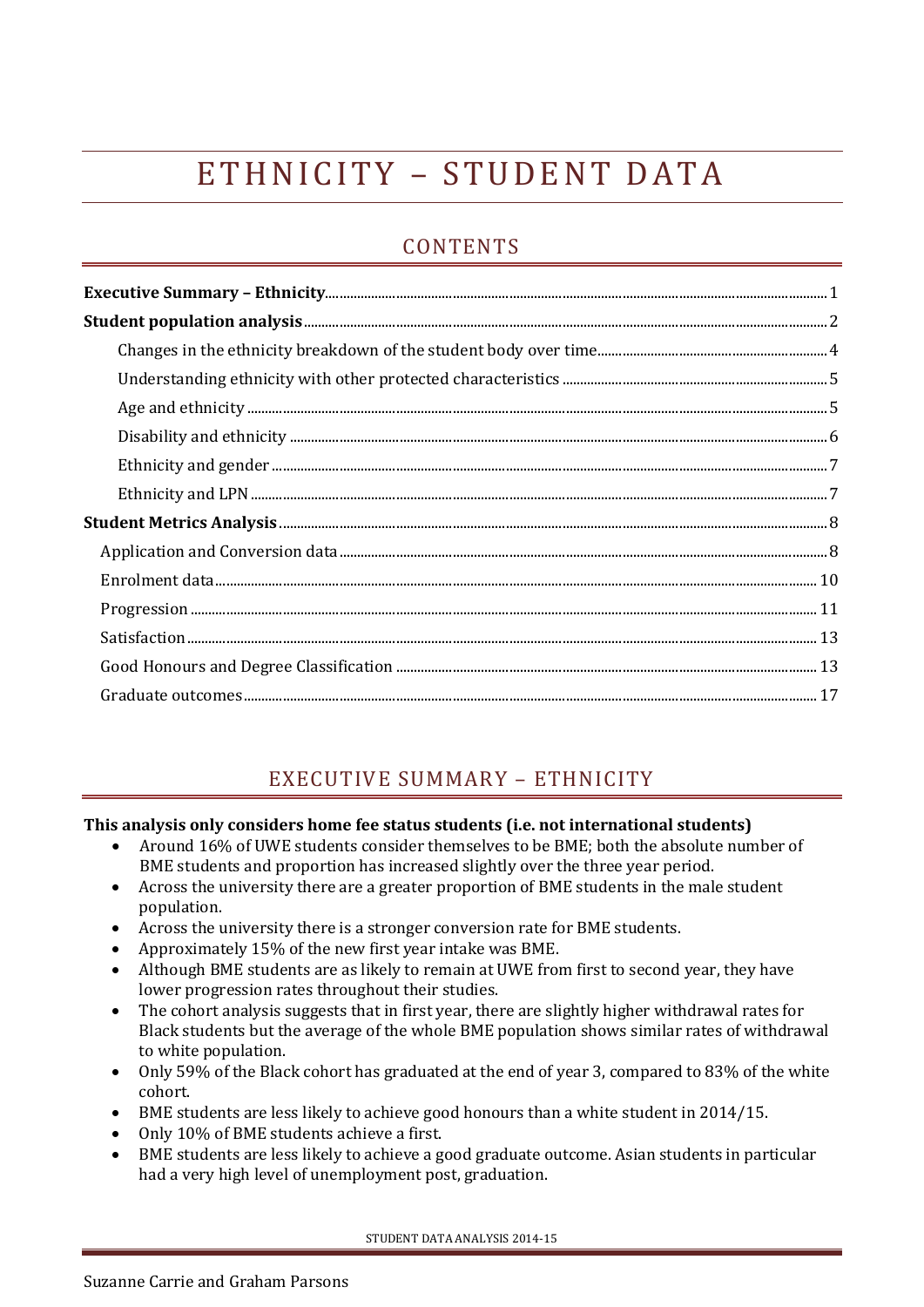| <b>Faculty</b>                                | <b>BME</b> |       |       | White |       |       | <b>Unknown</b> |       |       |
|-----------------------------------------------|------------|-------|-------|-------|-------|-------|----------------|-------|-------|
|                                               | 12/13      | 13/14 | 14/15 | 12/13 | 13/14 | 14/15 | 12/13          | 13/14 | 14/15 |
| Arts, Creative<br>Industries and<br>Education | 315        | 321   | 297   | 3591  | 3258  | 2997  | 20             | 13    | 11    |
| Business and<br>Law                           | 713        | 737   | 799   | 3014  | 3077  | 2964  | 16             | 12    | 8     |
| Environment<br>and Technology                 | 605        | 654   | 678   | 3484  | 3467  | 3321  | 17             | 17    | 17    |
| Health and<br>Applied<br>Sciences             | 695        | 760   | 760   | 4597  | 4575  | 4429  | 18             | 15    | 12    |
| <b>University</b><br>total                    | 2328       | 2472  | 2534  | 14686 | 14377 | 13711 | 71             | 57    | 48    |

<span id="page-1-0"></span>**Table 1** Breakdown of students by ethnicity

**Table 1** shows that around 16% of UWE students consider themselves to be BME and that both the absolute number of BME students and proportion of BME students have increased slightly over the 3 year period (in 2012/13 BME students accounted for 14% of the population). Comparatively, the Equality Challenge Unit has reported a proportion of 18.4% in England in the 2013/14 academic year (when you exclude London where 46.2% of students studying are BME).<sup>1</sup> **Table 1** also shows significant variation within the university between faculties. There are significantly more BME students in FBL than in the other faculties. The growth in BME students over this period is due to both absolute increases in most faculties (with the exception of ACE where BME student numbers fell by 5% from 2012/13) and because of a decrease in White student numbers over the same period.



**Figure 1** proportion of BME students within each faculty for each year of study

STUDENT DATA ANALYSIS 2014-15

<u>.</u>

<sup>1</sup> [Equality in HE: statistical report 2015: part 2: students, Equality Challenge Unit, p511](http://www.ecu.ac.uk/wp-content/uploads/2015/11/Equality-in-higher-education-2015-STUDENTS-OSR.docx)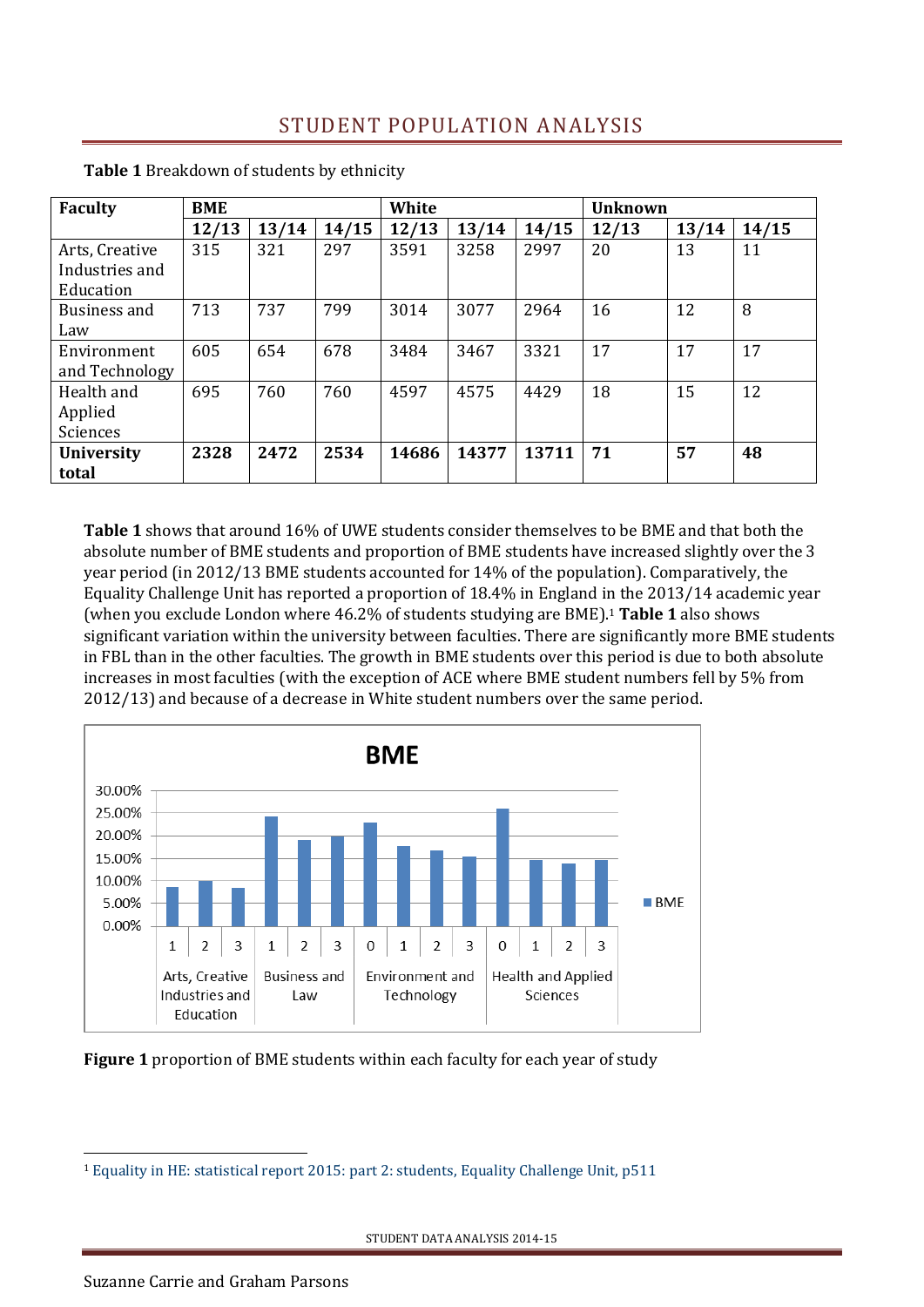**Figure 1** shows the proportion of BME students by year of study across each faculty. This shows that:

- In ACE, there are fewer BME students in year 3 this is likely to be related to the slight changes in recruitment of BME Students described above.
- In FBL, we can see there are fewer BME students in year 2 and 3 in comparison to year 1.
- In FET we can see far greater proportions of BME students are in year 0 than in years 1-3.
- Similarly, in HAS, we can see significant numbers of BME students in year 0 but lower numbers in years 1-3.

| <b>Faculty</b>                               | <b>Department</b>                                       | <b>BME</b> |                  |      | White |                  |      | <b>Unknown</b> |                |                |
|----------------------------------------------|---------------------------------------------------------|------------|------------------|------|-------|------------------|------|----------------|----------------|----------------|
|                                              |                                                         | 12/1       | 13/1             | 14/1 | 12/1  | 13/1             | 14/1 | 12/1           | 13/1           | 14/1           |
|                                              |                                                         | 3          | $\boldsymbol{4}$ | 5    | 3     | $\boldsymbol{4}$ | 5    | 3              | 4              | 5              |
| Arts, Creative                               | Art and Design                                          | 93         | 96               | 85   | 921   | 864              | 811  | 9              | $\overline{4}$ | 3              |
| <b>Industries and</b><br><b>Education</b>    | Arts and<br>Cultural<br>Industries                      | 93         | 78               | 73   | 1075  | 861              | 729  | $\overline{4}$ | $\overline{4}$ | $\overline{2}$ |
|                                              | Education                                               | 65         | 54               | 56   | 815   | 747              | 650  | $\overline{4}$ | $\mathbf{1}$   | $\mathbf{1}$   |
|                                              | Film and<br>Journalism                                  | 64         | 93               | 83   | 780   | 786              | 807  | 3              | $\overline{4}$ | $\overline{5}$ |
| <b>Business and</b><br>Law                   | Accounting,<br>Economics and<br>Finance                 | 231        | 254              | 248  | 701   | 733              | 698  | 6              | 3              | $\mathbf{1}$   |
|                                              | <b>Business and</b><br>Management                       | 259        | 265              | 327  | 1650  | 1675             | 1690 | 5              | 6              | 5              |
|                                              | Law                                                     | 223        | 218              | 224  | 663   | 669              | 576  | $\overline{5}$ | $\overline{3}$ | $\overline{2}$ |
| <b>Environment</b><br>and Technology         | Architecture<br>and the Built<br>Environment            | 153        | 163              | 159  | 975   | 951              | 874  | 5              | 3              | $\overline{4}$ |
|                                              | Computer<br>Science and<br>Creative<br>Technologies     | 191        | 184              | 176  | 1008  | 1015             | 976  | 3              | $\overline{3}$ | $\overline{3}$ |
|                                              | Engineering,<br>Design and<br>Mathematics               | 167        | 206              | 233  | 758   | 804              | 813  | $\overline{4}$ | 5              | $\overline{4}$ |
|                                              | Geography and<br>Environmental<br>Management            | 94         | 101              | 110  | 743   | 697              | 658  | 5              | 6              | 6              |
| <b>Health and</b><br><b>Applied Sciences</b> | <b>Allied Health</b><br>Professions                     | 60         | 69               | 73   | 645   | 641              | 650  | $\overline{3}$ | $\overline{2}$ | $\overline{2}$ |
|                                              | Biological,<br>Biomedical<br>and Analytical<br>Sciences | 210        | 260              | 226  | 927   | 973              | 840  | 3              | $\overline{4}$ | $\overline{2}$ |
|                                              | Health and<br>Social Sciences                           | 243        | 216              | 212  | 1678  | 1517             | 1379 | 11             | 8              | 5              |
|                                              | Nursing and<br>Midwifery                                | 182        | 215              | 249  | 1347  | 1444             | 1560 | $\mathbf{1}$   | $\mathbf{1}$   | 3              |

**Table 2** number of students within each department by ethnicity

**Table 2** shows us where there is greater variation within department by ethnic category across the faculties.

• In ACE, we can see that there are low proportions of BME students in all departments and that in most the proportion of BME students has been falling.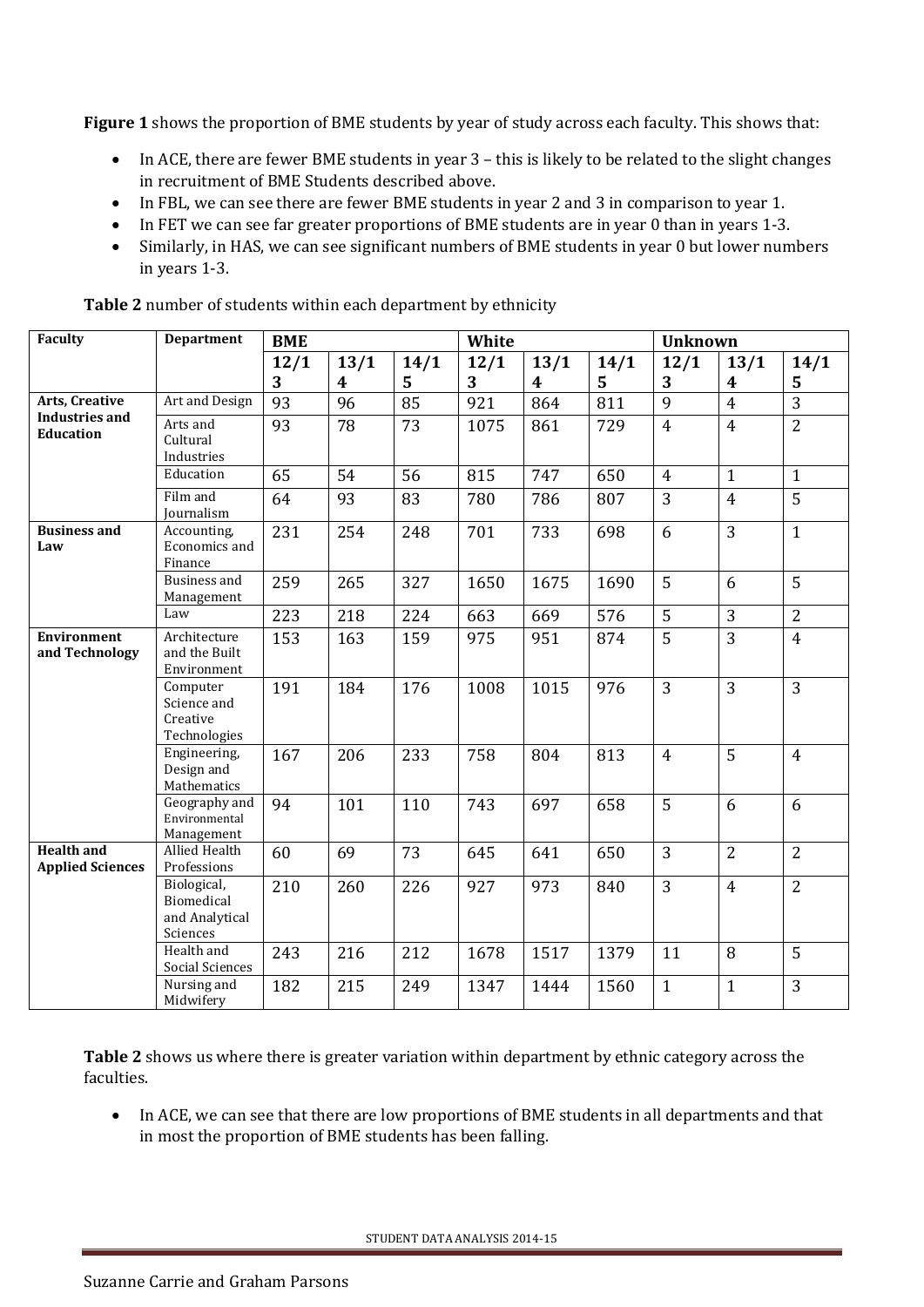- In FBL, we can see that there have been increases in each department but there have been significant increases in Business and Management where BME student numbers have increased by 28% since 13/14.
- In FET, numbers of BME students has increased in all departments except Computer Science and Creative Technologies.
- In HAS, there have been large increases in Nursing and Midwifery, smaller increases in Allied Health and Biological and Biomedical and Analytical sciences. The proportion of Health and Social Sciences students who are BME have fallen over the 3 year period.

**National Comparison:** When looking to the wider sector, it is evident that patterns exist when assessing the ethnic composition of courses: overall in 13/14, a higher number of BME students were studying subjects across science, engineering and technology (48.6%) when compared to white students (44.7%). In contrast, only 9.2% of students studying historical and philosophical studies were BME.<sup>2</sup>

## <span id="page-3-0"></span>CHANGES IN THE ETHNICITY BREAKDOWN OF THE STUDENT BODY OVER TIME



**Figure 2** change in time of number of students broken down by ethnicity

The graph above shows that while White student numbers have been decreasing there has been a steady increase in BME numbers over the same period.

<u>.</u>

<sup>2</sup> Equality in HE: statistical report 2015: part 2: students, Equality Challenge Unit, p571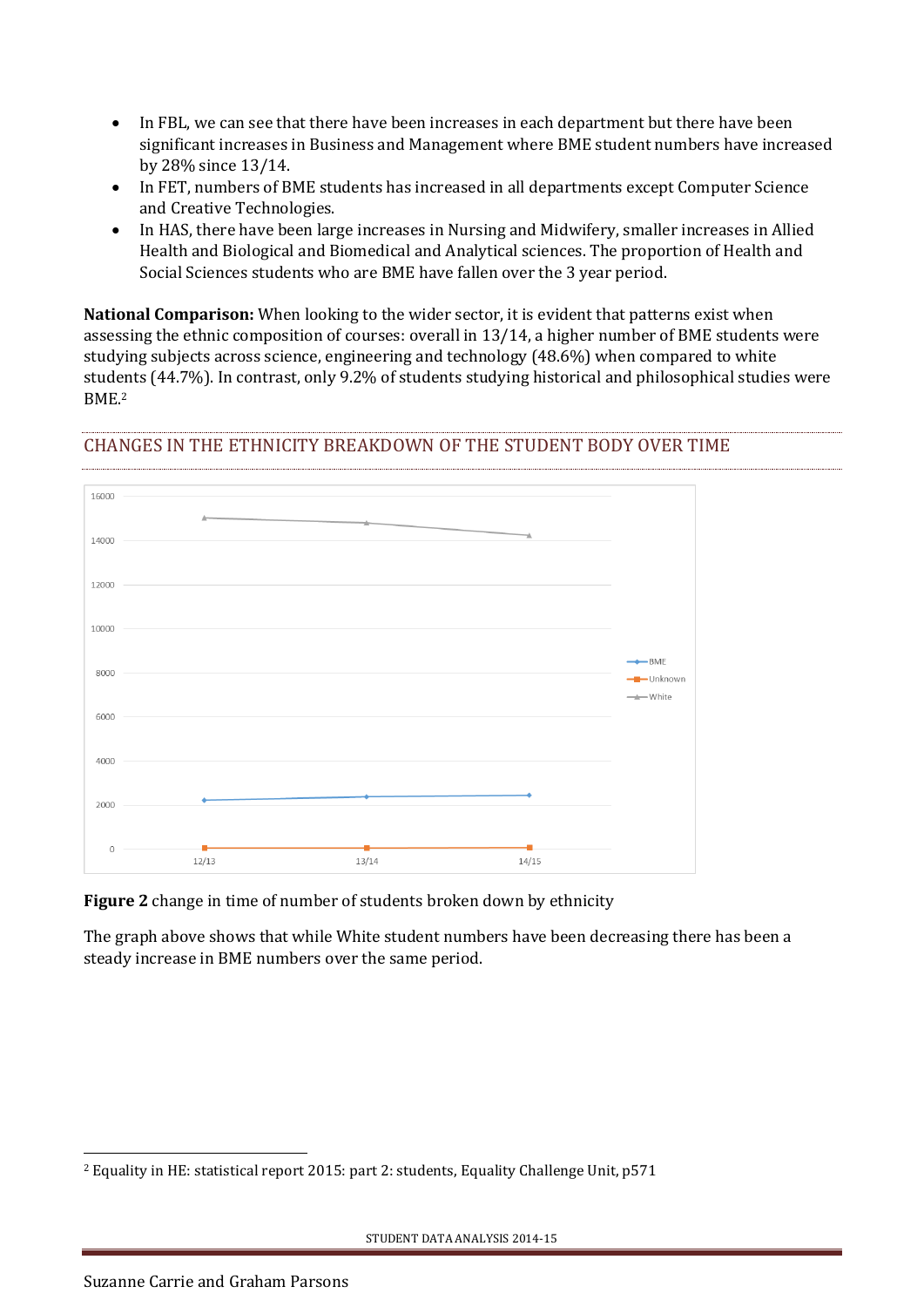# <span id="page-4-0"></span>UNDERSTANDING ETHNICITY WITH OTHER PROTECTED CHARACTERISTICS

The following section will provide a simple 2x2 breakdown of the total number of students within the university (and at faculty level) by age and the other protected characteristics in this report. Further analysis will be required to further investigate the significance of these comparisons.

#### <span id="page-4-1"></span>AGE AND ETHNICITY

#### **Table 3** Age and ethnicity

| <b>Broad</b><br>category | <b>Type of ethnicity</b> | 21 and<br>above | <b>Under</b><br>21 | 21 and<br>above | <b>Under</b><br>21 |
|--------------------------|--------------------------|-----------------|--------------------|-----------------|--------------------|
| <b>BME</b>               |                          | 1954            | 5604               | 16.25%          | 13.07%             |
|                          | Asian                    | 315             | 1910               | 2.57%           | 4.52%              |
|                          | Black                    | 1111            | 1563               | 9.26%           | 3.53%              |
|                          | Chinese                  | 42              | 328                | 0.36%           | 0.76%              |
|                          | Mixed                    | 412             | 1549               | 3.44%           | 3.65%              |
|                          | <b>Other</b>             | 74              | 254                | 0.61%           | $0.60\%$           |
| White                    | White                    | 9872            | 36364              | 83.05%          | 86.57%             |
| Not Known                | Not Known                | 85              | 149                | 0.71%           | 0.36%              |

**Table 3** shows that overall a greater proportion of BME students are mature compared to young students however, there is a smaller proportion of Asian mature students than Asian young students. In particular, the mature student population is more likely to be Black.

**Table 4** breakdown of students by faculty summarised by age and ethnicity

|                         |            | 21 and | <b>Under 21</b> | 21 and | <b>Under 21</b> |
|-------------------------|------------|--------|-----------------|--------|-----------------|
|                         |            | above  |                 | above  |                 |
| <b>Arts, Creative</b>   | BME        | 192    | 741             | 9.97%  | 8.31%           |
| <b>Industries and</b>   | White      | 1714   | 8132            | 89.29% | 91.34%          |
| <b>Education</b>        | Unknown    | 14     | 30              | 0.74%  | 0.35%           |
| <b>Business and</b>     | <b>BME</b> | 321    | 1928            | 33.42% | 18.34%          |
| Law                     | White      | 619    | 8436            | 65.64% | 81.37%          |
|                         | Unknown    | 8      | 28              | 0.94%  | 0.29%           |
| <b>Environment and</b>  | <b>BME</b> | 405    | 1532            | 18.37% | 14.97%          |
| <b>Technology</b>       | White      | 1789   | 8483            | 80.58% | 84.79%          |
|                         | Unknown    | 25     | 26              | 1.06%  | 0.23%           |
| <b>Health and</b>       | <b>BME</b> | 998    | 1217            | 16.10% | 12.57%          |
| <b>Applied Sciences</b> | White      | 5184   | 8417            | 83.58% | 87.17%          |
|                         | Unknown    | 20     | 25              | 0.32%  | 0.26%           |

In all faculties, the proportion of mature students who are BME is higher than the proportion of young students who are BME. This is particularly noticeable in FBL where a third of all mature students are BME and less than 20% of young students are BME.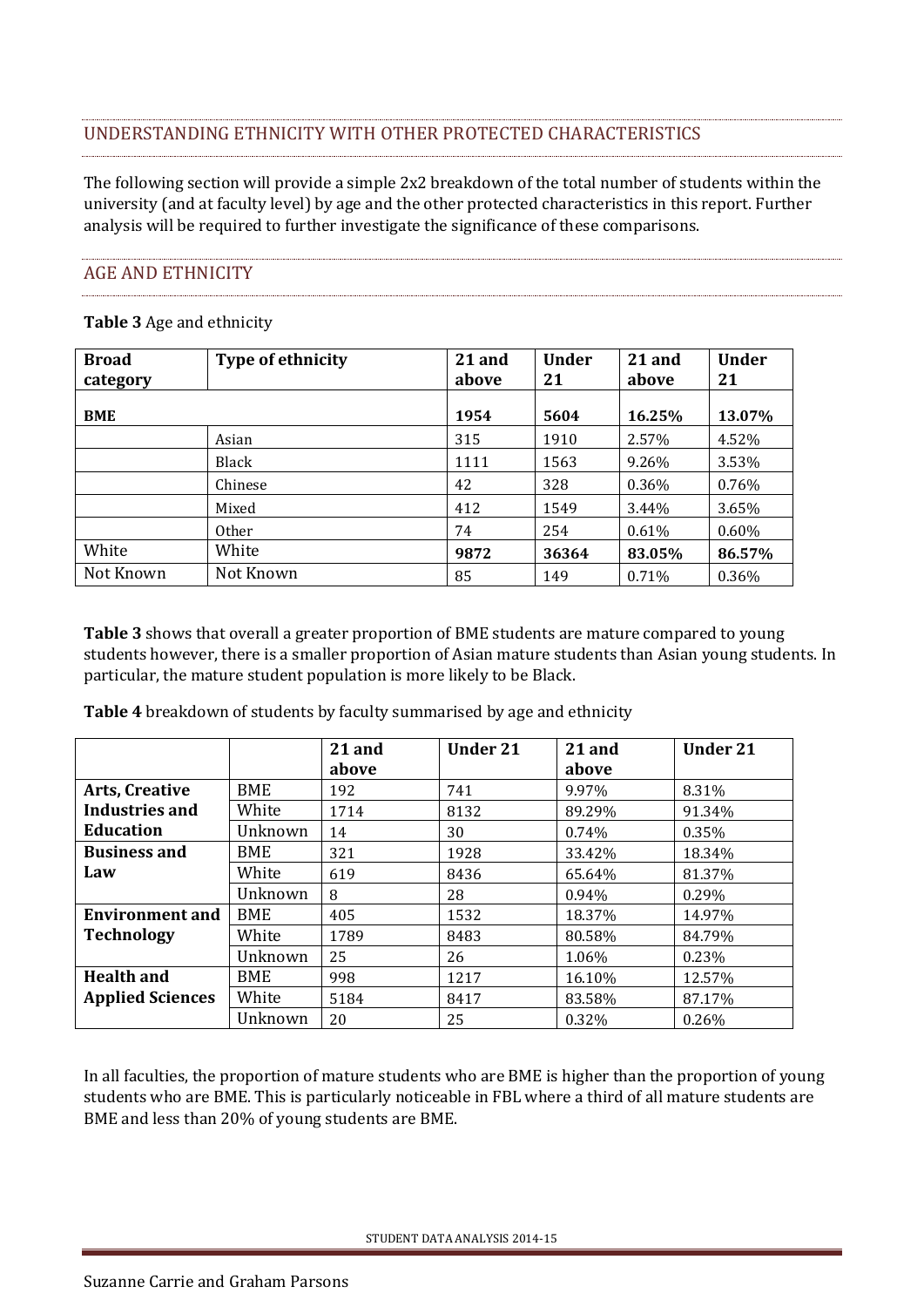#### <span id="page-5-0"></span>DISABILITY AND ETHNICITY

| <b>Broad</b> |              | <b>Disabled</b> | <b>Not</b> | <b>Disabled</b> | <b>Not</b> | <b>Disabled</b> |
|--------------|--------------|-----------------|------------|-----------------|------------|-----------------|
| category     |              |                 | disabled   |                 | disabled   | and DSA         |
| <b>BME</b>   |              | 813             | 6521       | 11.11%          | 14.97%     | 7.52%           |
|              | Asian        | 175             | 2031       | 2.32%           | 4.72%      | 4.67%           |
|              | Black        | 300             | 2300       | 4.12%           | 5.21%      | 9.11%           |
|              | Chinese      | 22              | 343        | 0.27%           | 0.79%      | 2.31%           |
|              | Mixed        | 277             | 1570       | 3.86%           | 3.61%      | 9.79%           |
|              | <b>Other</b> | 39              | 277        | 0.53%           | 0.64%      | 7.96%           |
| White        | White        | 6528            | 36246      | 88.35%          | 84.72%     | 10.18%          |
| Not Known    | Not Known    | 45              | 131        | 0.54%           | 0.32%      | 10.31%          |

**Table 5** breakdown of student numbers by disability and ethnicity and DSA status

**Table 5** shows that the rate of disability disclosure for Chinese students is particularly low. It also shows that a smaller proportion of BME students with a disability are in receipt of DSA than white students. Particularly, Chinese and Asian students with a disability are very unlikely to be in receipt of DSA.

**Table 6** breakdown of students by faculty summarised by disability and ethnicity

|                       |         | <b>Disabled</b> | <b>Not</b><br>disabled | <b>Disabled</b> | <b>Not</b><br>disabled | <b>Disabled</b><br>and DSA |
|-----------------------|---------|-----------------|------------------------|-----------------|------------------------|----------------------------|
| <b>Arts, Creative</b> | BME     | 156             | 777                    | 2.22%           | 1.82%                  | 13.17%                     |
| Industries and        | White   | 1576            | 8270                   | 21.90%          | 19.49%                 | 27.27%                     |
| <b>Education</b>      | Unknown | 13              | 31                     | 0.19%           | 0.08%                  | 11.82%                     |
| <b>Business and</b>   | BME     | 178             | 2071                   | 2.23%           | 4.54%                  | 3.93%                      |
| Law                   | White   | 1168            | 7887                   | 14.95%          | 17.52%                 | 12.50%                     |
|                       | Unknown | 1               | 35                     | 0.01%           | 0.08%                  | 8.88%                      |
| Environment           | BME     | 175             | 1762                   | 2.38%           | 4.01%                  | 5.97%                      |
| and                   | White   | 1656            | 8616                   | 21.82%          | 20.05%                 | 26.67%                     |
| <b>Technology</b>     | Unknown | 24              | 27                     | 0.24%           | 0.07%                  | 11.22%                     |
| <b>Health and</b>     | BME     | 304             | 1911                   | 4.28%           | 4.60%                  | 10.60%                     |
| <b>Applied</b>        | White   | 2128            | 11473                  | 29.68%          | 27.65%                 | 8.33%                      |
| <b>Sciences</b>       | Unknown | 7               | 38                     | 0.10%           | $0.09\%$               | 10.72%                     |

**Table 6** shows that in ACE, disabled students are more likely to be BME than non-disabled students however; they are half as likely to be in receipt of DSA. It also shows that most of the disabled students in FBL are white and that the small numbers of disabled students in FBL who are also BME are very unlikely to be in receipt of DSA. This is likely to be related to the ethnic composition of the faculty; as we saw in the previous table, Asian and Chinese students are least likely to be in receipt of DSA and these groups represent a significant proportion of the FBL, BME cohort. In FET, fewer of the disabled students are BME in comparison to the non-disabled students and those that are, are much less likely to be in receipt of DSA than white students. In HAS, disabled students are as likely to be BME or white and BME disabled students are more likely to be in receipt of DSA than white disabled students.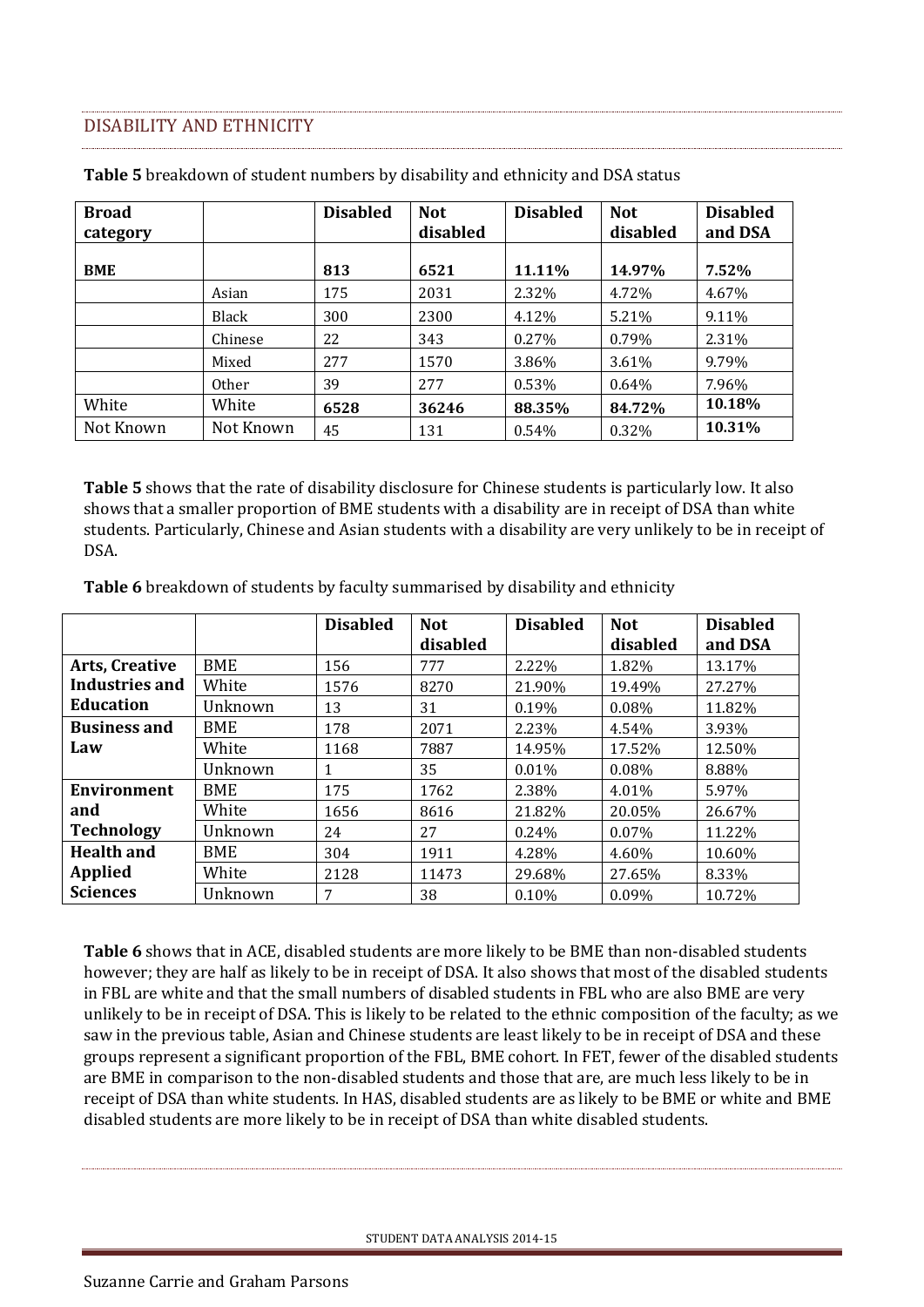#### <span id="page-6-0"></span>ETHNICITY AND GENDER

| <b>Broad</b><br>category |              | Female | <b>Male</b> | Female | <b>Male</b> |
|--------------------------|--------------|--------|-------------|--------|-------------|
| <b>BME</b>               |              | 3616   | 3942        | 12.90% | 14.73%      |
|                          | Asian        | 1004   | 1221        | 3.58%  | 4.62%       |
|                          | Black        | 1310   | 1364        | 4.67%  | 4.98%       |
|                          | Chinese      | 146    | 224         | 0.52%  | 0.84%       |
|                          | Mixed        | 997    | 964         | 3.56%  | 3.64%       |
|                          | <b>Other</b> | 159    | 169         | 0.56%  | 0.65%       |
| White                    | White        | 23850  | 22386       | 86.74% | 84.75%      |
| Not Known                | Not Known    | 98     | 136         | 0.37%  | 0.51%       |

**Table 7** breakdown of student numbers by ethnicity and gender

**Table 8** breakdown of students by faculty summarised by age and ethnicity

|                         |            | <b>Female</b> | <b>Male</b> | Female   | <b>Male</b> |
|-------------------------|------------|---------------|-------------|----------|-------------|
| Arts, Creative          | BME        | 636           | 297         | 8.76%    | 8.31%       |
| Industries and          | White      | 6568          | 3278        | 90.84%   | 91.23%      |
| <b>Education</b>        | Unknown    | 28            | 16          | $0.40\%$ | 0.47%       |
| <b>Business and</b>     | <b>BME</b> | 955           | 1294        | 20.54%   | 18.95%      |
| Law                     | White      | 3595          | 5460        | 79.20%   | 80.65%      |
|                         | Unknown    | 11            | 25          | 0.26%    | $0.40\%$    |
| <b>Environment and</b>  | <b>BME</b> | 428           | 1509        | 18.77%   | 14.90%      |
| <b>Technology</b>       | White      | 1821          | 8451        | 81.13%   | 84.66%      |
|                         | Unknown    | 2             | 49          | $0.10\%$ | $0.44\%$    |
| <b>Health and</b>       | BME        | 1515          | 700         | 13.52%   | 15.06%      |
| <b>Applied Sciences</b> | White      | 9649          | 3952        | 86.31%   | 84.39%      |
|                         | Unknown    | 20            | 25          | 0.18%    | 0.55%       |

Across the University, there is a greater proportion of BME students in the male student population than the female student population. This is particularly true in FET where there is a 4pp difference between the female and male proportion of BME students.

#### <span id="page-6-1"></span>ETHNICITY AND LPN

**Table 9** breakdown of student numbers by ethnicity and LPN status for young students

| <b>Broad</b><br>category |         | <b>LPN</b> | <b>Not LPN</b> | <b>LPN</b> | <b>Not LPN</b> |
|--------------------------|---------|------------|----------------|------------|----------------|
| <b>BME</b>               |         | 1190       | 4414           | 22.31%     | 11.74%         |
|                          | Asian   | 505        | 1405           | 9.57%      | 3.80%          |
|                          | Black   | 371        | 1192           | 6.77%      | 3.07%          |
|                          | Chinese | 53         | 275            | 1.02%      | 0.73%          |
|                          | Mixed   | 214        | 1335           | 4.07%      | 3.59%          |
|                          | Other   | 47         | 207            | 0.88%      | 0.56%          |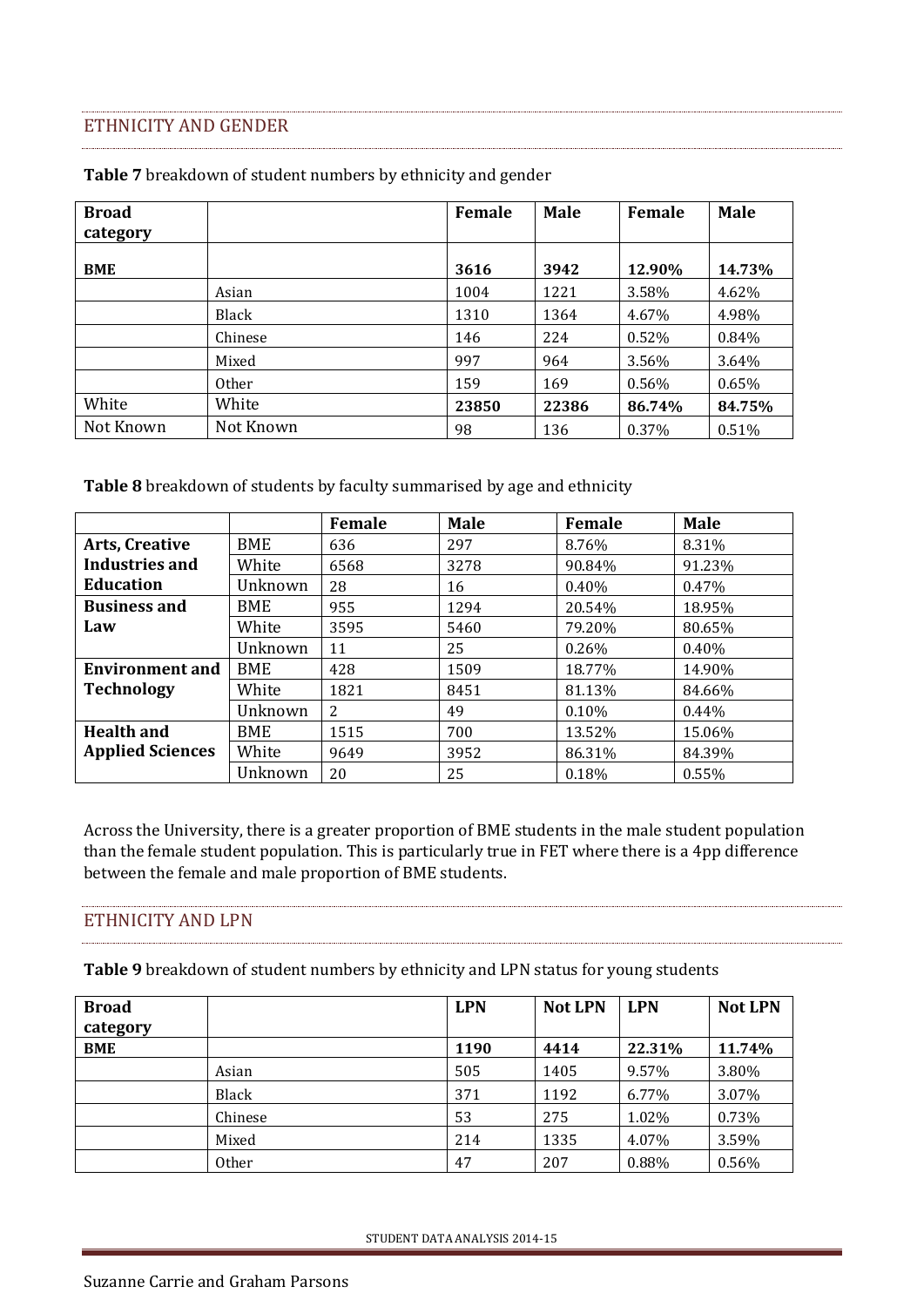| White                 | White               | 4049      | つつつイビ<br>34313 | .49%<br>-- | 87.88% |
|-----------------------|---------------------|-----------|----------------|------------|--------|
| <b>Not</b><br>: Known | <b>Not</b><br>Known | <b>**</b> | 138            | 0.20%      | 0.38%  |

**Table 10** breakdown of student numbers by faculty for ethnicity and LPN status for young students

|                         |            | <b>LPN</b> | <b>Not LPN</b> | <b>LPN</b> | <b>Not LPN</b> |
|-------------------------|------------|------------|----------------|------------|----------------|
| <b>Arts, Creative</b>   | <b>BME</b> | 119        | 622            | 10.11%     | 8.04%          |
| <b>Industries and</b>   | White      | 1035       | 7097           | 89.80%     | 91.57%         |
| <b>Education</b>        | Unknown    |            | 29             | 0.09%      | 0.39%          |
| <b>Business and</b>     | <b>BME</b> | 428        | 1500           | 35.54%     | 16.13%         |
| Law                     | White      | 751        | 7685           | 63.90%     | 83.62%         |
|                         | Unknown    | 7          | 21             | 0.56%      | 0.25%          |
| <b>Environment and</b>  | <b>BME</b> | 360        | 1172           | 29.15%     | 12.93%         |
| <b>Technology</b>       | White      | 892        | 7591           | 70.85%     | 86.80%         |
|                         | Unknown    |            | 26             | $0.00\%$   | $0.27\%$       |
| <b>Health and</b>       | <b>BME</b> | 264        | 953            | 20.02%     | 11.39%         |
| <b>Applied Sciences</b> | White      | 1051       | 7366           | 79.98%     | 88.31%         |
|                         | Unknown    |            | 25             | $0.00\%$   | $0.30\%$       |

<span id="page-7-0"></span>**Table 10** shows that a greater proportion of students from LPN postcodes are BME – and there are a significant number of young Asian students from LPN postcodes. The pattern is similar across the university but most pronounced in FBL where over a 1/3 of the LPN student body is BME.

# STUDENT METRICS ANALYSIS

# <span id="page-7-1"></span>APPLICATION AND CONVERSION DATA

Application data has only recently become available broken down by ethnicity – it is only available after the cycle has closed and is fairly limited. What follows is a breakdown of applicant information by broad ethnic groups and the proportion of the conversion rate of applications included in this dataset (i.e. not all applications).

|  |  |  | Table 11 application numbers and proportion of total by broad ethnic category |
|--|--|--|-------------------------------------------------------------------------------|
|  |  |  |                                                                               |

| University |                              | White  | <b>BME</b> | Unknown | $\%$  | $\frac{0}{0}$ | $\frac{0}{0}$ |
|------------|------------------------------|--------|------------|---------|-------|---------------|---------------|
|            |                              |        |            |         | White | <b>BME</b>    | Unknown       |
|            |                              |        |            |         |       |               |               |
| University |                              | 14,903 | 2,270      | 1,320   | 81%   | 12%           | 7%            |
| ACE        |                              | 4,328  | 427        | 438     | 83%   | 8%            | 8%            |
|            | Art and Design               | 1,507  | 157.00     | 70      | 87%   | 9%            | 4%            |
|            | Arts and Cultural            | 1,299  | 115.00     | 204     | 80%   | 7%            | 13%           |
|            | Industries                   |        |            |         |       |               |               |
|            | Education                    | 360    | 39.00      | 91      | 73%   | 8%            | 19%           |
|            | Film and Journalism          | 1,162  | 116.00     | 73      | 86%   | 9%            | 5%            |
| <b>FBL</b> |                              | 3,031  | 600        | 459     | 74%   | 15%           | 11%           |
|            | <b>Accounting, Economics</b> | 537    | 163        | 84      | 68%   | 21%           | 11%           |
|            | and Finance                  |        |            |         |       |               |               |
|            | Business and                 | 1,976  | 285        | 342     | 76%   | 11%           | 13%           |
|            | Management                   |        |            |         |       |               |               |
|            | Law                          | 518    | 152        | 33      | 74%   | 22%           | 5%            |
| <b>FET</b> |                              | 4,173  | 705        | 212     | 82%   | 14%           | 4%            |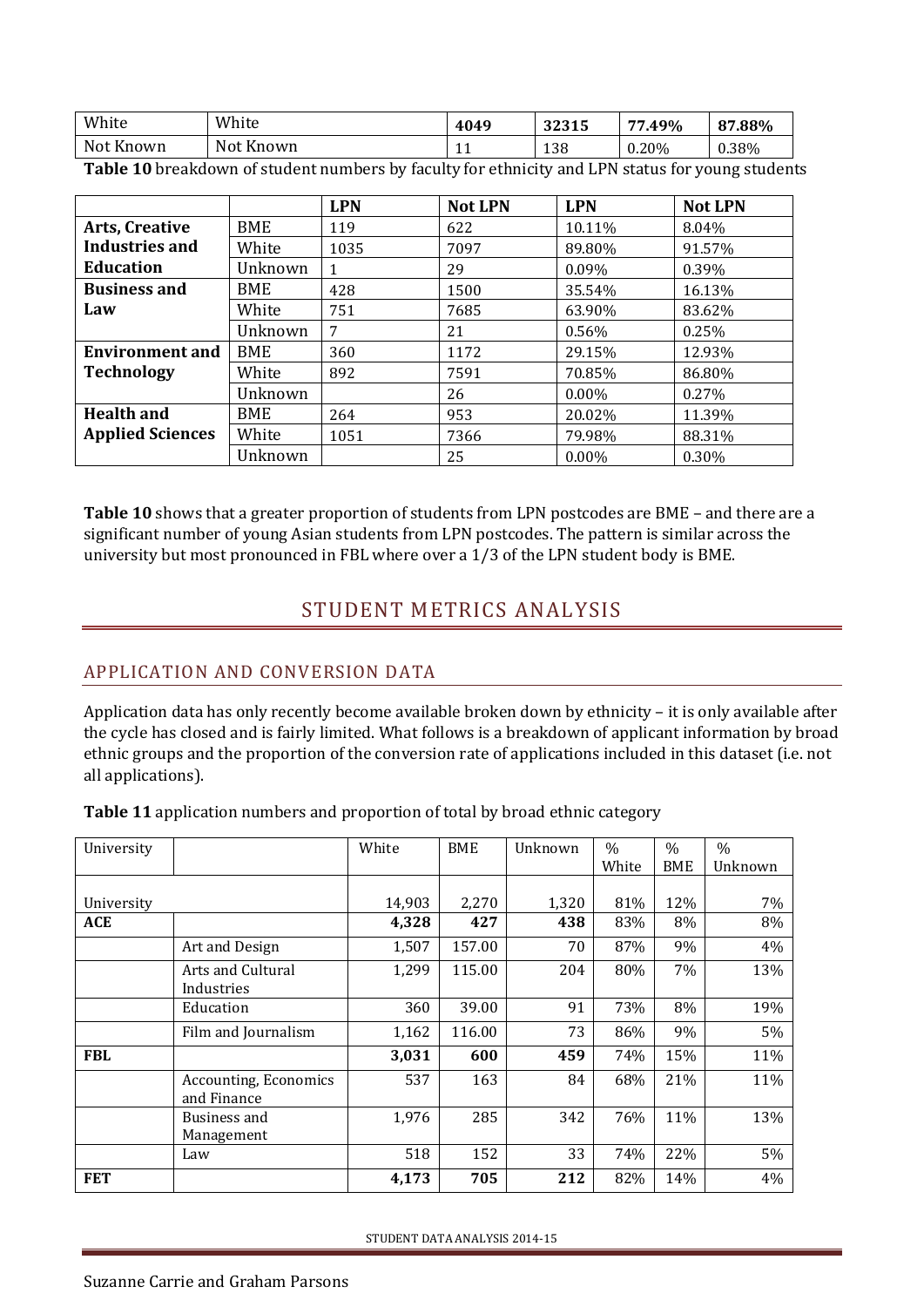|            | Architecture and the<br><b>Built Environment</b>     | 321   | 172 | 50  | 59% | 32% | 9%  |
|------------|------------------------------------------------------|-------|-----|-----|-----|-----|-----|
|            | Computer Science and<br><b>Creative Technologies</b> | 1,090 | 204 | 55  | 81% | 15% | 4%  |
|            | Engineering, Design<br>and Mathematics               | 1,927 | 249 | 78  | 85% | 11% | 3%  |
|            | Geography and<br>Environmental<br>Management         | 33    | 80  | 29  | 23% | 56% | 20% |
| <b>HAS</b> |                                                      | 3,371 | 538 | 211 | 82% | 13% | 5%  |
|            | Allied Health<br>Professions                         | 321   | 33  | 21  | 86% | 9%  | 6%  |
|            | Biological, Biomedical<br>and Analytical Sciences    | 1,090 | 233 | 69  | 78% | 17% | 5%  |
|            | <b>Health and Social</b><br>Sciences                 | 1,927 | 255 | 117 | 84% | 11% | 5%  |
|            | Nursing and Midwifery                                | 33    | 17  | 4   | 61% | 31% | 7%  |

**Table 11** shows that approximately 12% of this set of applications (made to UCAS during the 2013/14 academic year for entry into the 14/15 academic year) was from BME students. There were differences across the faculties with the smallest proportion of applications to ACE being from BME students and the largest proportion of BME students applying in FBL. Looking at data from individual departments reveals the issues with this data set currently: for example, it only records just over 130 applications to Geography and Environmental Management, suggesting that many applicants to this department did not follow the particular application pathway prescribed by this dataset.

**Table 12** Comparison of conversion rate by ethnicity across the university

|            |                                                   | White      | <b>BME</b> |
|------------|---------------------------------------------------|------------|------------|
|            |                                                   | Conversion | Conversion |
| <b>ACE</b> |                                                   | 20%        | 20%        |
|            | Art and Design                                    | 19%        | 35%        |
|            | Arts and Cultural Industries                      | 22%        | 39%        |
|            | Education                                         | 26%        | 44%        |
|            | Film and Journalism                               | 20%        | 20%        |
| <b>FBL</b> |                                                   | 56%        | 45%        |
|            | Accounting, Economics and Finance                 | 27%        | 48%        |
|            | <b>Business and Management</b>                    | 25%        | 40%        |
|            | Law                                               | 29%        | 52%        |
| <b>FET</b> |                                                   | 25%        | 40%        |
|            | Architecture and the Built Environment            | 24%        | 35%        |
|            | <b>Computer Science and Creative Technologies</b> | 24%        | 34%        |
|            | Engineering, Design and Mathematics               | 30%        | 48%        |
|            | Geography and Environmental Management            | 23%        | 45%        |
| <b>HAS</b> |                                                   | 25%        | 36%        |
|            | <b>Allied Health Professions</b>                  | 16%        | 23%        |
|            | Biological, Biomedical and Analytical<br>Sciences | 31%        | 44%        |
|            | <b>Health and Social Sciences</b>                 | 23%        | 32%        |
| University |                                                   | 30%        | 39%        |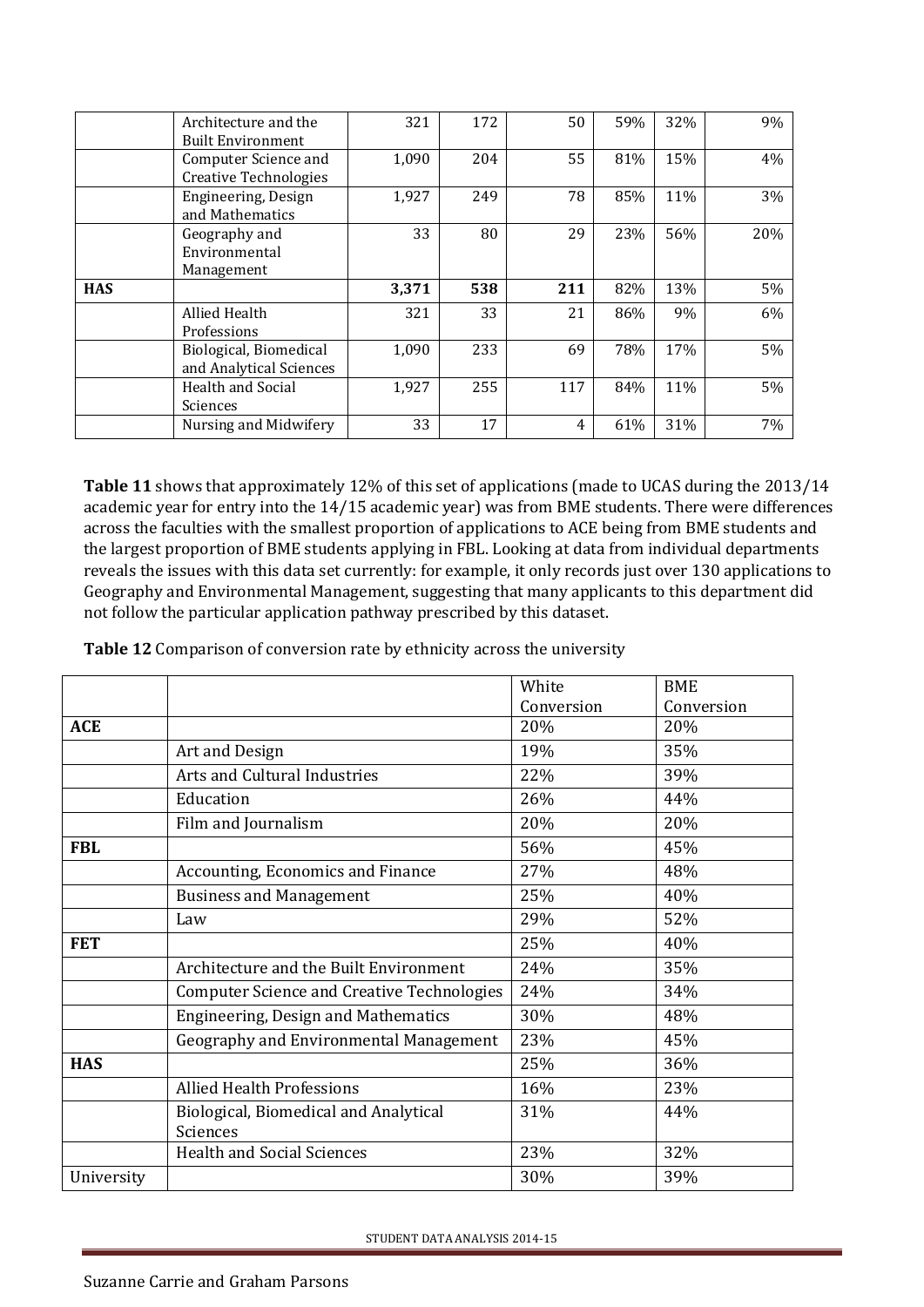**Table 12** shows that across the university there is a stronger conversion for BME students than for White students and that this is consistent across departments.

## <span id="page-9-0"></span>ENROLMENT DATA

**Table 13** enrolment data broken down by ethnicity and department

|                   |                                                   | White | <b>BME</b> | <b>Unknown</b> | White % | BME % | Unknown % |
|-------------------|---------------------------------------------------|-------|------------|----------------|---------|-------|-----------|
| <b>University</b> |                                                   | 5212  | 899        | 49             | 85%     | 15%   | 1%        |
|                   | <b>Faculty total</b>                              | 1146  | 111        | 8              | 91%     | 9%    | 1%        |
|                   | Art and Design                                    | 312   | 33         | 4              | 89%     | 9%    | $1\%$     |
|                   | <b>Arts and Cultural Industries</b>               | 256   | 25         |                | 91%     | 9%    | 0%        |
|                   | Education                                         | 219   | 24         | 1              | 90%     | 10%   | 0%        |
| <b>ACE</b>        | Film and Journalism                               | 359   | 29         | 3              | 92%     | 7%    | 1%        |
|                   | Faculty total                                     | 936   | 279        | 5              | 77%     | 23%   | 0%        |
| <b>FBL</b>        | Accounting, Economics and Finance                 | 186   | 80         |                | 70%     | 30%   | 0%        |
|                   | <b>Business and Management</b>                    | 589   | 124        | 5              | 82%     | 17%   | $1\%$     |
|                   | Law                                               | 160   | 75         |                | 68%     | 32%   | 0%        |
|                   | <b>Faculty total</b>                              | 1094  | 224        | 5              | 83%     | 17%   | 0%        |
|                   | Architecture and the Built Environment            | 274   | 39         | 3              | 87%     | 12%   | 1%        |
| <b>FET</b>        | <b>Computer Science and Creative Technologies</b> | 330   | 59         | 1              | 85%     | 15%   | $0\%$     |
|                   | Engineering, Design and Mathematics               | 297   | 90         |                | 77%     | 23%   | 0%        |
|                   | Geography and Environmental Management            | 193   | 37         |                | 84%     | 16%   | $0\%$     |
|                   | Faculty total                                     | 1674  | 259        | 4              | 86%     | 13%   | $0\%$     |
|                   | <b>Allied Health Professions</b>                  | 226   | 25         |                | 90%     | 10%   | $0\%$     |
| <b>HAS</b>        | Biological, Biomedical and Analytical Sciences    | 329   | 67         | 1              | 83%     | 17%   | $0\%$     |
|                   | <b>Health and Social Sciences</b>                 | 516   | 77         | 1              | 87%     | 13%   | 0%        |
|                   | Nursing and Midwifery                             | 603   | 90         | 2              | 87%     | 13%   | 0%        |

**Table 13** shows that approximately 15% of the new first year intake was BME and there was variation across the university

- In ACE, there were generally fewer BME enrolments although Education had a slightly higher proportion than other departments.
- FBL have the greatest proportion of BME enrolments, particularly in Accounting and Law.
- In FET, there was a greater than average proportion of BME enrolments, however this was largely due to a high proportion of BME enrolments in Engineering, Design and Mathematics.
- In HAS, enrolments from BME students was lowest in Allied Health Professions and highest, in Biological and Biomedical Sciences.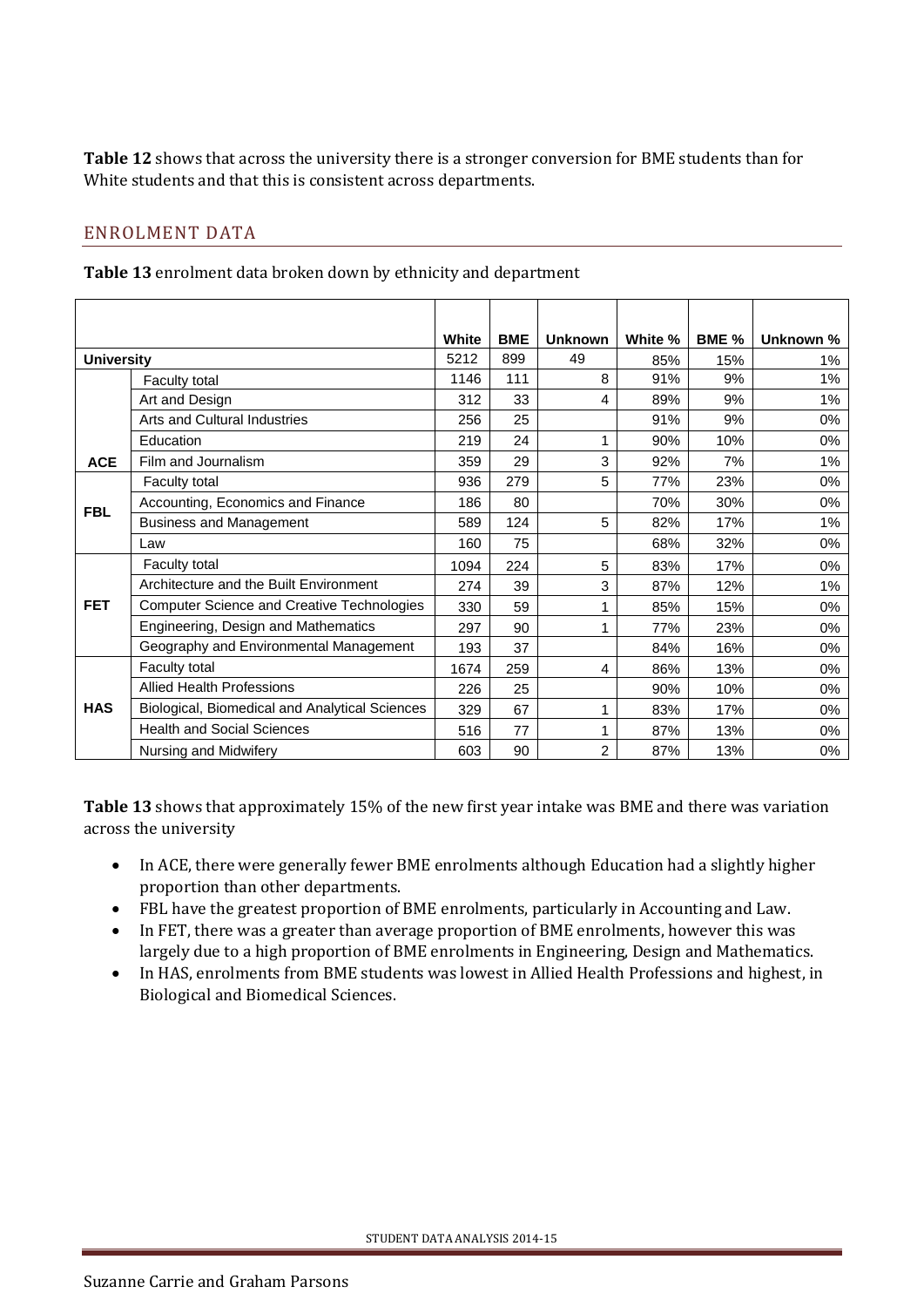## PROGRESSION

| <b>Transition</b> | Ethnic origin group | <b>No HE</b><br><b>Total</b> |     | <b>No Progression</b> | Progression | <b>Qualified</b> | No HE $%$ | <b>No Progression</b> | <b>Progression</b> % | <b>Qualified %</b> |
|-------------------|---------------------|------------------------------|-----|-----------------------|-------------|------------------|-----------|-----------------------|----------------------|--------------------|
| point             |                     | #                            |     |                       |             |                  |           |                       |                      |                    |
| Year 1-2          | <b>BME</b>          | 478                          | 60  | 38                    | 380         |                  | 12.55%    | 7.95%                 | 79.50%               | $0.00\%$           |
| $(2010)$ to       | White               | 3819                         | 469 | 174                   | 3175        |                  | 12.28%    | 4.56%                 | 83.14%               | 0.03%              |
| 2011              |                     |                              |     |                       |             |                  |           |                       |                      |                    |
| Year $2 - 3$      | BME                 | 419                          | 16  | 35                    | 368         |                  | 3.82%     | 8.35%                 | 87.83%               | $0.00\%$           |
| $(2011$ to        | White               | 3350                         | 220 | 136                   | 2990        | 4                | 6.57%     | 4.06%                 | 89.25%               | 0.12%              |
| 2012)             |                     |                              |     |                       |             |                  |           |                       |                      |                    |
| Year 3-4          | BME                 | 406                          | 24  | 57                    | 43          | 282              | 5.91%     | 14.04%                | 10.59%               | 69.46%             |
| $(2012$ to        | White               | 3142                         | 163 | 188                   | 170         | 2621             | 5.19%     | 5.98%                 | 5.41%                | 83.42%             |
| 2013)             |                     |                              |     |                       |             |                  |           |                       |                      |                    |
| Year 4-5          | BME                 | 102                          | 21  | 21                    | 8           | 52               | 20.59%    | 20.59%                | 7.84%                | 50.98%             |
| $(2013)$ to       | White               | 396                          | 67  | 38                    | 35          | 256              | 16.92%    | 9.60%                 | 8.84%                | 64.65%             |
| 2014)             |                     |                              |     |                       |             |                  |           |                       |                      |                    |

**Table 14** progression rates for full time (not sandwich course) home undergraduate students year by year through their course by ethnic origin group

<span id="page-10-0"></span>Table 14 shows that although BME students are as likely to remain at UWE in the transition from 1<sup>st</sup> to 2<sup>nd</sup> year they have lower progression rates each year throughout their studies. This means they are more likely to be repeating or referring modules and less likely to be making adequate academic progression throughout their course. They are considerably less likely to qualify at the end of year 3 (almost 14pp differential) and are still less likely to qualify in an additional year – in this year there is a large proportion of BME students who withdraw with no qualification (20%) – a further 20% remain at UWE but fail to make further academic progression in this 4th year of study.

STUDENT DATA ANALYSIS 2014-15 **Table 15** Progression rates for all Home undergraduate students, year by year, through their course by broad ethnic group

Suzanne Carrie and Graham Parsons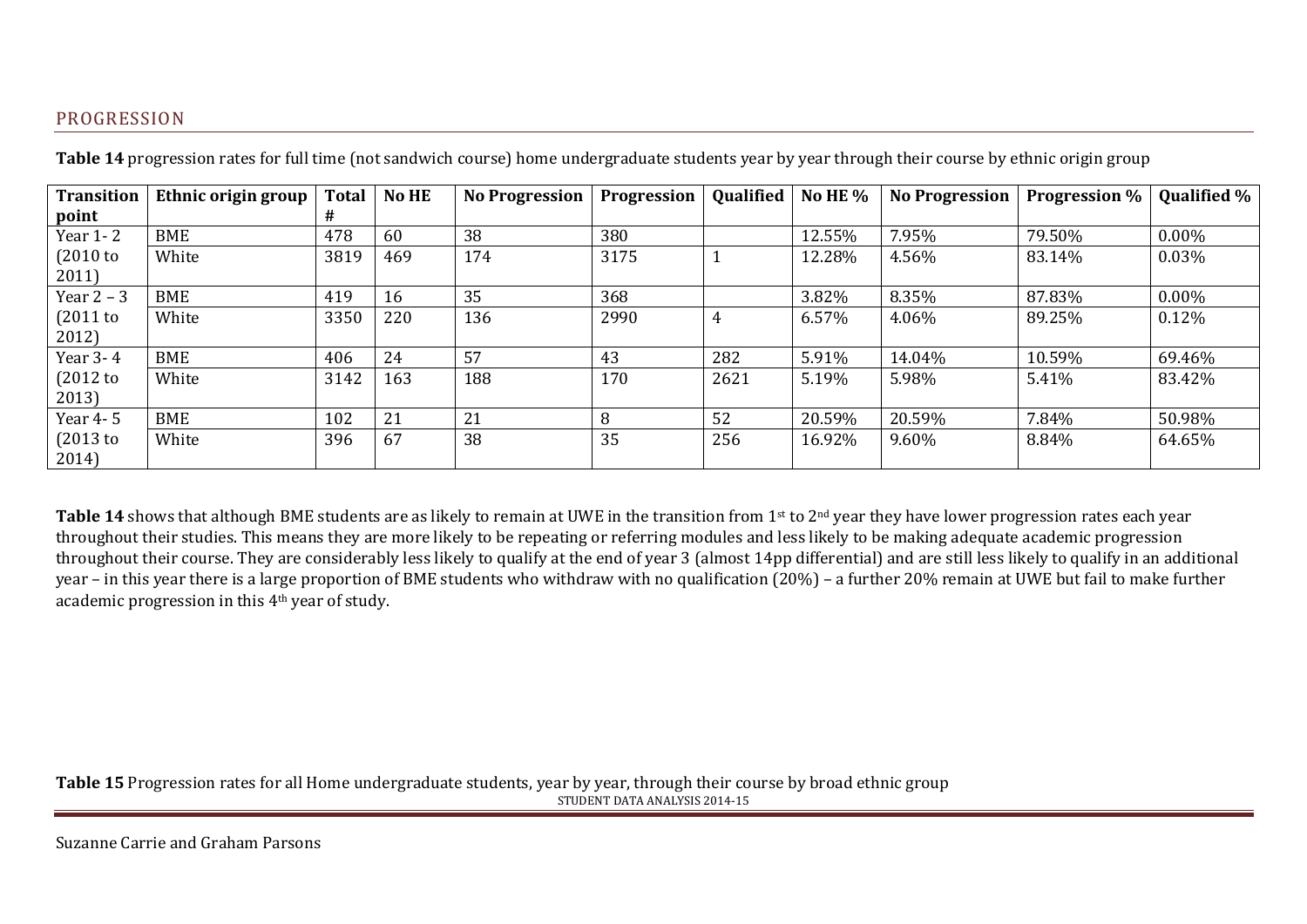| <b>Transition</b> | <b>Broad</b>    | Total #        | <b>Outcome</b> |                          |                |                |          |                          |                     |                    |
|-------------------|-----------------|----------------|----------------|--------------------------|----------------|----------------|----------|--------------------------|---------------------|--------------------|
| point             | ethnic<br>group |                | No HE          | <b>No</b><br>Progression | Progression    | Qualified      | No HE %  | <b>No</b><br>Progression | Progression<br>$\%$ | <b>Qualified %</b> |
| Year 1-2          | Asian           | 141            | 16             | 14                       | 111            |                | 11.35%   | 9.93%                    | 78.72%              | 0.00%              |
| (2010)            | Black           | 145            | 20             | 13                       | 112            |                | 13.79%   | 8.97%                    | 77.24%              | $0.00\%$           |
| 2011)             | Chinese         | 33             | 3              | 3                        | 27             |                | 9.09%    | 9.09%                    | 81.82%              | 0.00%              |
|                   | <b>Other</b>    | 19             | $\overline{4}$ | $\mathbf{1}$             | 14             |                | 21.05%   | 5.26%                    | 73.68%              | 0.00%              |
|                   | White           | 3819           | 469            | 174                      | 3175           | $\mathbf{1}$   | 12.28%   | 4.56%                    | 83.14%              | 0.03%              |
|                   | Mixed           | 140            | 17             | $\overline{7}$           | 116            |                | 12.14%   | 5.00%                    | 82.86%              | 0.00%              |
| Year $2 - 3$      | Asian           | 125            | 3              | 11                       | 111            |                | 2.40%    | 8.80%                    | 88.80%              | 0.00%              |
| $(2011$ to        | <b>Black</b>    | 126            | 5              | 15                       | 106            |                | 3.97%    | 11.90%                   | 84.13%              | $0.00\%$           |
| 2012)             | Chinese         | 30             | $\mathbf{1}$   | $\overline{2}$           | 27             |                | 3.33%    | 6.67%                    | 90.00%              | $0.00\%$           |
|                   | <b>Other</b>    | 15             | $\mathbf{1}$   | $\overline{2}$           | 12             |                | 6.67%    | 13.33%                   | 80.00%              | $0.00\%$           |
|                   | White           | 3350           | 220            | 136                      | 2990           | $\overline{4}$ | 6.57%    | 4.06%                    | 89.25%              | 0.12%              |
|                   | Mixed           | 123            | 6              | 5                        | 112            |                | 4.88%    | 4.07%                    | 91.06%              | $0.00\%$           |
| Year 3-4          | Asian           | 122            | 8              | 22                       | 14             | 78             | 6.56%    | 18.03%                   | 11.48%              | 63.93%             |
| $(2012$ to        | <b>Black</b>    | 123            | 10             | 23                       | 18             | 72             | 8.13%    | 18.70%                   | 14.63%              | 58.54%             |
| 2013)             | Chinese         | 29             |                | $\overline{4}$           | $\overline{4}$ | 21             | $0.00\%$ | 13.79%                   | 13.79%              | 72.41%             |
|                   | <b>Other</b>    | 14             |                | $\mathbf{1}$             | $\mathbf{1}$   | 12             | 0.00%    | 7.14%                    | 7.14%               | 85.71%             |
|                   | White           | 3142           | 163            | 188                      | 170            | 2621           | 5.19%    | 5.98%                    | 5.41%               | 83.42%             |
|                   | Mixed           | 118            | 6              | $\overline{7}$           | 6              | 99             | 5.08%    | 5.93%                    | 5.08%               | 83.90%             |
| Year 4-5          | Asian           | 36             | $\overline{7}$ | 6                        | $\overline{4}$ | 19             | 19.44%   | 16.67%                   | 11.11%              | 52.78%             |
| (2013)            | Black           | 42             | 12             | 8                        | $\overline{2}$ | 20             | 28.57%   | 19.05%                   | 4.76%               | 47.62%             |
| 2014)             | Chinese         | 8              | $\mathbf{1}$   | 3                        |                | $\overline{4}$ | 12.50%   | 37.50%                   | 0.00%               | 50.00%             |
|                   | <b>Other</b>    | $\overline{2}$ |                | $\mathbf{1}$             | $\mathbf{1}$   |                | $0.00\%$ | 50.00%                   | 50.00%              | $0.00\%$           |
|                   | White           | 396            | 67             | 38                       | 35             | 256            | 16.92%   | 9.60%                    | 8.84%               | 64.65%             |
|                   | Mixed           | 14             | $\mathbf{1}$   | 3                        | $\mathbf{1}$   | 9              | 7.14%    | 21.43%                   | 7.14%               | 64.29%             |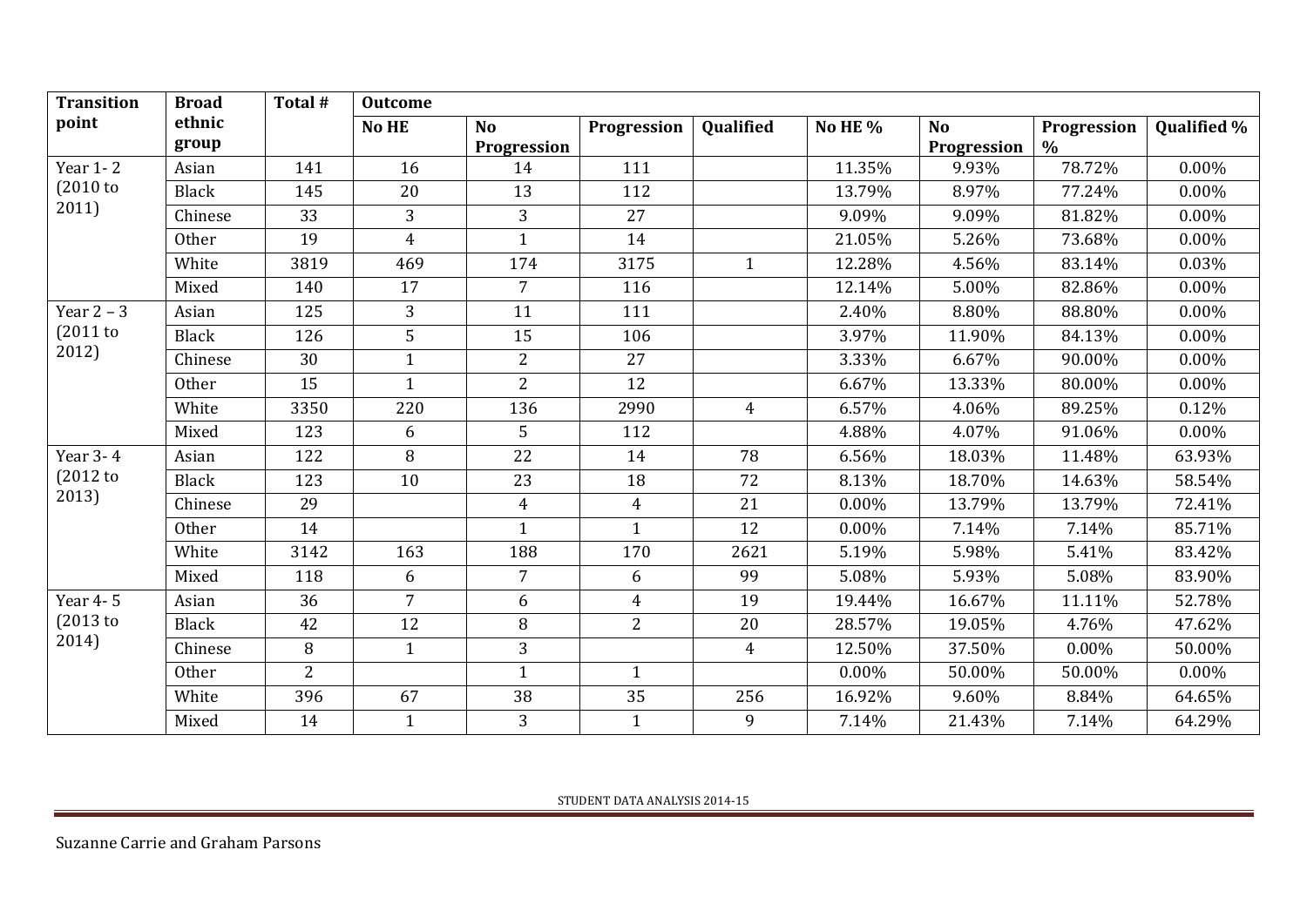Breaking this data down by broad ethnic group shows that these patterns are particularly pronounced for Black and Asian students, with only 59% of the Black cohort graduating at the end of year 3 in comparison to 83% of the white cohort. Further, while the BME group as a whole did not have particularly high withdrawal rates in first year, there were slightly higher rates of withdrawal among Black students.

# SATISFACTION

**Table 16** NSS satisfaction rates broken down by ethnicity

|         | Number of<br>respondents | Response rate | The<br>teaching<br>on my<br>course | Assessment<br>and feedback | Academic<br>support | Organisation<br>and<br>management | Learning<br>resources | Personal<br>development | <b>Overall</b><br><b>Satisfaction</b> | Students<br>Union |
|---------|--------------------------|---------------|------------------------------------|----------------------------|---------------------|-----------------------------------|-----------------------|-------------------------|---------------------------------------|-------------------|
| BME     | 697                      | 72%           | -86                                |                            | 84                  | 80                                | 87                    | -84                     | 88                                    |                   |
| White   | 2789                     | 77%           | -87                                | 70                         | 82                  | 73                                | 88                    | 83                      | -84                                   | b/                |
| Unknown | ᅸ                        | 79%           | 70                                 | 56                         | -81                 | 70                                | 84                    | 87                      | 64                                    | 60                |

**Table 16** shows that BME students rated their satisfaction with the university overall more highly than White students but were slightly less likely to complete the survey.

# GOOD HONOURS AND DEGREE CLASSIFICATION

<span id="page-12-0"></span>**Table 17** good honours rates for the university by ethnicity over time

<span id="page-12-1"></span>

|         | 12/13         |                          | 13/14         |                          | 14/15         |                          |  |  |
|---------|---------------|--------------------------|---------------|--------------------------|---------------|--------------------------|--|--|
|         | <b>Enrols</b> | <b>Good Honours Rate</b> | <b>Enrols</b> | <b>Good Honours Rate</b> | <b>Enrols</b> | <b>Good Honours Rate</b> |  |  |
| BME     |               |                          |               |                          |               |                          |  |  |
| White   | 462           | 56.49%                   | 535           | 62.99%                   | 475           | 61.89%                   |  |  |
|         | 3575          | 78.01%                   | 4010          | 78.53%                   | 3254          | 79.44%                   |  |  |
| Unknown |               |                          |               |                          |               |                          |  |  |
|         | 19            | 63.16%                   | 13            | 76.92%                   | 15            | 66.67%                   |  |  |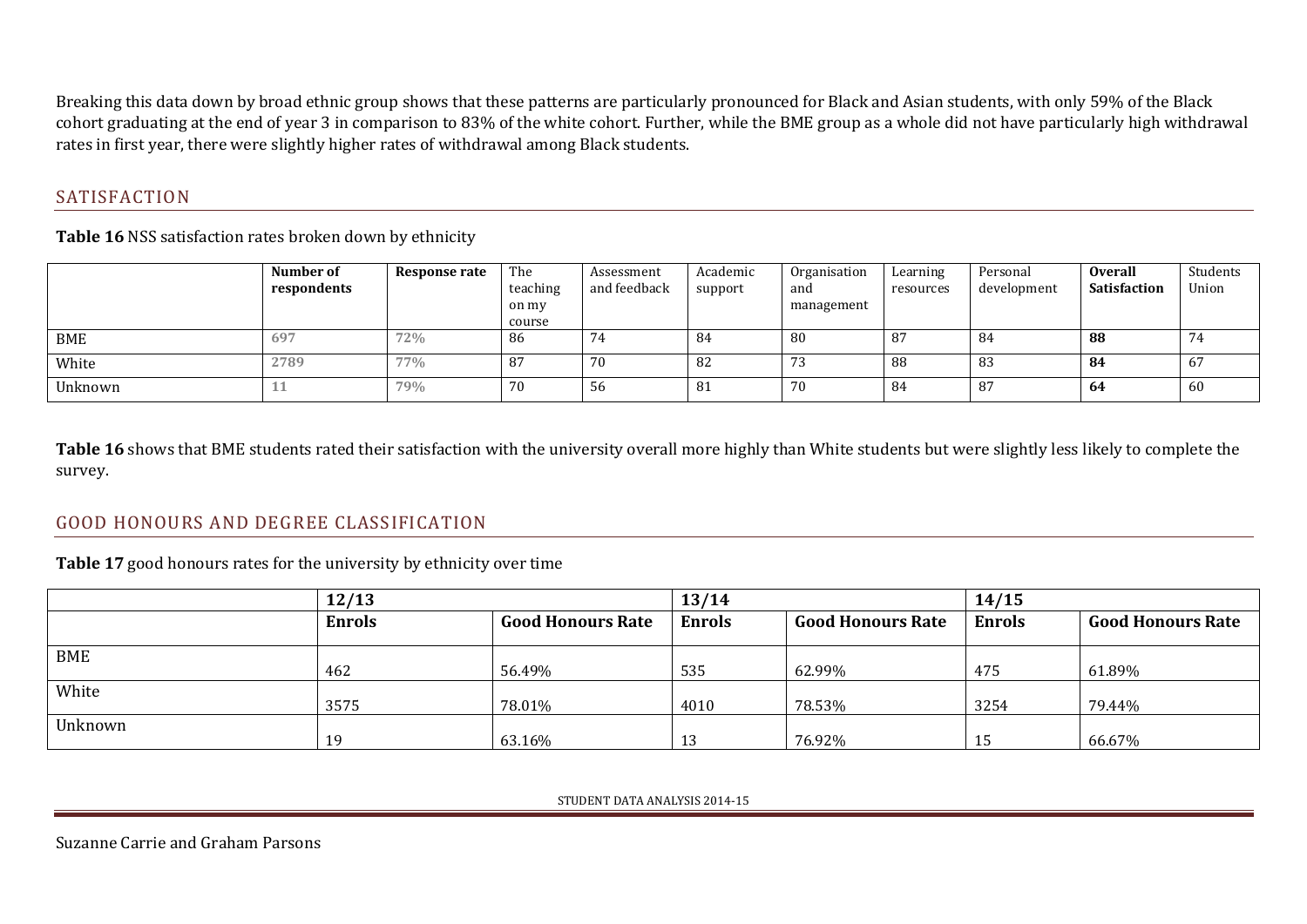**Table 17** shows a significant gap in good honours rates between BME and white students, a gap that has widened over the 3 year period. BME students are 18pp less likely to achieve good honours than a white student in 2014/15. This is a greater pp gap than the sector proportion which shows a 16pp gap (76.3% of white qualifiers received a first/2:1 compared with 60.3% of BME qualifiers).<sup>3</sup>

|                             | 12/13 |       |                |                          |    |                    |              |               | 13/14 |       |                |              |    |               |     |               | 14/15 |                      |                |       |           |               |                           |             |
|-----------------------------|-------|-------|----------------|--------------------------|----|--------------------|--------------|---------------|-------|-------|----------------|--------------|----|---------------|-----|---------------|-------|----------------------|----------------|-------|-----------|---------------|---------------------------|-------------|
|                             | 1st   |       | U <sub>2</sub> |                          | L2 |                    | 3rd          |               | 1st   |       | U <sub>2</sub> |              | L2 |               | 3rd |               | 1st   |                      | U <sub>2</sub> |       | ר ז<br>LД |               | 3rd                       |             |
| <b>Row</b><br><b>Labels</b> | #     | $\%$  |                | $\%$                     | Ħ  | $\%$               | #            | $\%$          |       | %     | Ħ              | $\%$         | #  | $\%$          |     | %             | #     | $\%$                 | #              | %     |           | $\%$          | #                         | $\%$        |
| <b>BME</b>                  |       | 9.13  |                | 47.53                    | 17 | 37.45              |              | 5.89          |       | 13.64 |                | 48.08        | 18 | 34.09         |     | 4.20          |       | 11.07                |                | 50.10 | 15.       | 33.01         | $\mathcal{D}$<br><u>L</u> | 5.83        |
|                             | -45   | $\%$  | 225            | 0/2                      | 8  | $\frac{v}{\alpha}$ | 30           | $\%$          | 74    | $\%$  | 265            | %            |    | $\%$          | 22  | $\frac{0}{0}$ | -55   | 0/2                  | 244            | %     |           | $\frac{0}{0}$ |                           | $\%$        |
| White                       | 90    | 22.67 | 203            | 53.28                    | 83 | 21.39              | 10           | 2.66          | 103   | 23.97 | 227            | 53.77        | 85 | 19.94         | 10  | 2.33          | -90   | 25.57                | 182            | 52.30 | 68        | 19.43         | q                         | 2.70        |
|                             |       | ማስ    |                |                          | 8  |                    | <sub>b</sub> | %             |       |       |                |              |    | $\%$          |     |               |       |                      | ◠<br>О.        | %     |           |               | b                         |             |
| Unkno                       |       | 23.81 |                | 38.10                    |    | 28.57              |              | 9.52          |       | 23.08 |                | 53.85        |    | 23.08         |     | 0.00          |       | $\mathbf{r}$<br>7.41 |                | 55.56 |           | 29.63         |                           | 7.41        |
| wn                          |       | Ψ∩    |                | $\Omega$<br>$U_{\alpha}$ |    | 0/2                | ⌒<br>∼       | $\frac{0}{0}$ |       |       |                | $v_{\alpha}$ |    | $\frac{0}{0}$ |     |               | ∼     | $U_{\alpha}$         | 15             | %     |           | 0/2           | $\sqrt{2}$<br><u>_</u>    | $v_{\rm h}$ |

**Table 18** degree classification rates for the university by ethnic grouping over time

**Table 18** shows that over the 3 year period white students are more than twice as likely to get a 1<sup>st</sup>, with only around 10% of BME students achieving this. Further, BME students are twice as likely to get a 3<sup>rd</sup> class degree. However, BME students have become slightly more likely to achieve a 2.1 (U2), with the rate increasing by 2.5pp whereas the rate for white students has stayed fairly static (decreasing by almost 1pp).

STUDENT DATA ANALYSIS 2014-15

l

<sup>3</sup> Equality in HE: statistical report 2015: part 2: students, Equality Challenge Unit, p655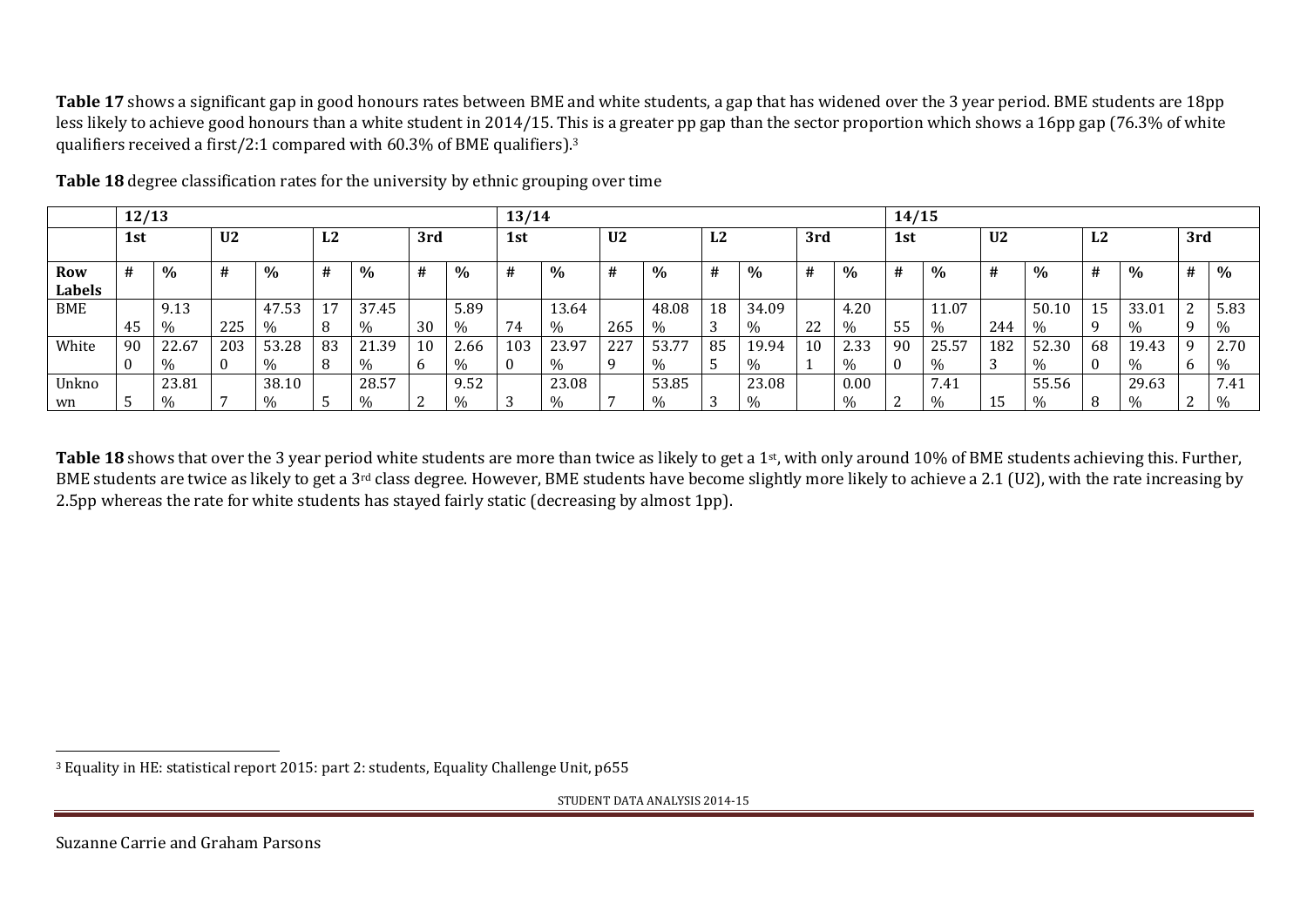**Table 19** breakdown of good honours rate by ethnicity across faculties

|                                     |                   | 12/13         |                             | 13/14          |                             | 14/15         |                             |
|-------------------------------------|-------------------|---------------|-----------------------------|----------------|-----------------------------|---------------|-----------------------------|
|                                     | <b>Row Labels</b> | <b>Enrols</b> | <b>Good Honours</b><br>Rate | <b>Enrols</b>  | <b>Good Honours</b><br>Rate | <b>Enrols</b> | <b>Good Honours</b><br>Rate |
| Arts, Creative<br><b>Industries</b> | <b>BME</b>        | 85            | 68.15%                      | 97             | 61.66%                      | 75            | 73.33%                      |
| and Education                       | White             | 1084          | 82.69%                      | 1082           | 81.82%                      | 865           | 79.58%                      |
|                                     | Unknown           | $\, 8$        | 87.50%                      | 3              | 100.00%                     | 5             | 80.00%                      |
| <b>Business and</b><br>Law          | <b>BME</b>        | 141           | 55.30%                      | 169            | 62.47%                      | 156           | 65.13%                      |
|                                     | White             | 637           | 72.55%                      | 794            | 77.27%                      | 721           | 83.95%                      |
|                                     | Unknown           | 4             | 18.92%                      | $\overline{4}$ | 50.00%                      | $\mathbf{3}$  | 33.33%                      |
| <b>Environment</b><br>and           | <b>BME</b>        | 100           | 48.00%                      | 96             | 66.67%                      | 94            | 57.45%                      |
| <b>Technology</b>                   | White             | 717           | 74.32%                      | 741            | 77.06%                      | 566           | 80.04%                      |
|                                     | Unknown           |               | 100.00%                     |                | 100.00%                     | 4             | 50.00%                      |
| <b>Health and</b><br><b>Applied</b> | <b>BME</b>        | 135           | 56.66%                      | 173            | 62.20%                      | 150           | 55.62%                      |
| <b>Sciences</b>                     | White             | 1137          | 78.94%                      | 1393           | 77.48%                      | 1103          | 76.08%                      |
|                                     | Unknown           | 6             | 52.38%                      | 5              | 80.00%                      | $\mathbf{3}$  | 100.00%                     |

**Table 19** shows the variation in good honours rates by faculty over the period. In ACE, the gap in 2014/15 decreased to only 6pp from nearly 20pp. In FBL the gap remains around 18pp. In FET there was a significant improving of BME good honours rates in 2013/14 but this has worsened again in 2014/15 with a gap of 23pp between BME and White students. In HAS, there is a gap of 20pp despite an increase in 2013/14.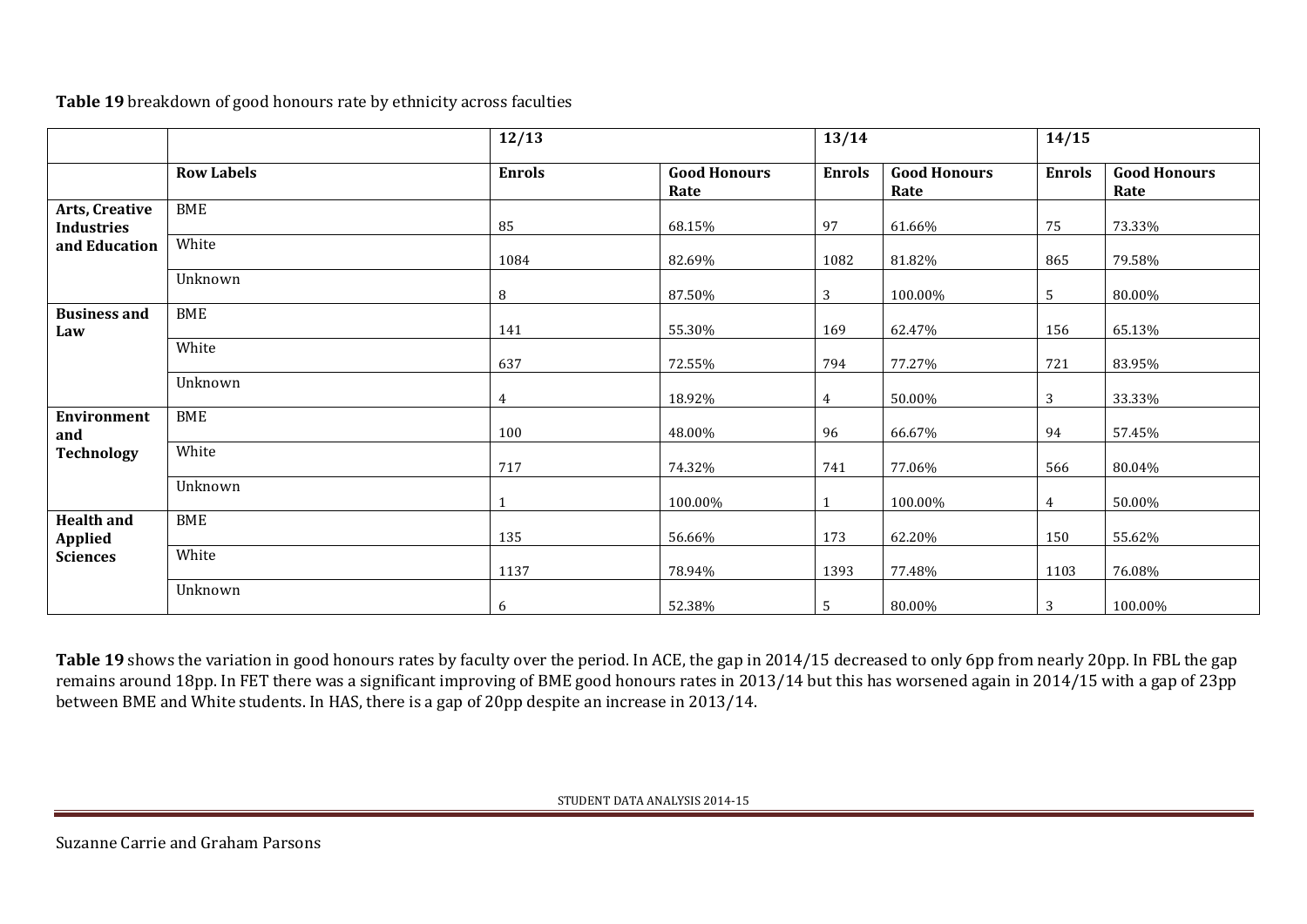**Table 20** breakdown of degree classifications by ethnicity across the faculties

|                                    |            | 1st |               | U <sub>2</sub> |               | L2             |               | 3rd |               |  |
|------------------------------------|------------|-----|---------------|----------------|---------------|----------------|---------------|-----|---------------|--|
|                                    |            | #   | $\frac{0}{0}$ | #              | $\frac{0}{0}$ | #              | $\frac{0}{0}$ | #   | $\frac{0}{0}$ |  |
| Arts, Creative Industries and      | <b>BME</b> |     |               |                |               |                |               |     |               |  |
| Education                          |            | 11  | 13.92%        | 44             | 60.76%        | 17             | 21.52%        | 3   | 3.80%         |  |
|                                    | White      | 194 | 21.86%        | 494            | 57.96%        | 155            | 17.71%        | 22  | 2.47%         |  |
|                                    | Unknown    |     | 20.00%        | 3              | 60.00%        |                | 20.00%        |     | $0.00\%$      |  |
| <b>Business and Law</b>            | <b>BME</b> | 20  | 12.14%        | 82             | 50.87%        | 47             | 32.95%        | 7   | 4.05%         |  |
|                                    | White      | 205 | 28.92%        | 400            | 54.52%        | 106            | 15.03%        | 10  | 1.53%         |  |
|                                    | Unknown    |     | $0.00\%$      |                | 33.33%        | 2              | 66.67%        |     | $0.00\%$      |  |
| <b>Environment and Technology</b>  | <b>BME</b> | 8   | 8.08%         | 46             | 48.48%        | 37             | 39.39%        | 3   | 4.04%         |  |
|                                    | White      | 194 | 33.96%        | 259            | 45.73%        | 107            | 19.28%        | 6   | 1.02%         |  |
|                                    | Unknown    |     | $0.00\%$      | $\overline{c}$ | 50.00%        | $\overline{2}$ | 50.00%        |     | $0.00\%$      |  |
| <b>Health and Applied Sciences</b> | <b>BME</b> | 15  | 10.53%        | 68             | 46.05%        | 51             | 32.89%        | 16  | 10.53%        |  |
|                                    | White      | 271 | 24.17%        | 568            | 52.01%        | 232            | 20.96%        | 32  | 2.85%         |  |
|                                    | Unknown    |     | 33.33%        | $\overline{2}$ | 66.67%        |                | $0.00\%$      |     | 0.00%         |  |

**Table 20** provides further evidence of differentials in degree outcome by ethnic grouping.

• In Ace, it is likely that the reduction in differential is due to an increase in the proportion of BME students achieving a 2.1 (U2) because in 2014/15 this was higher than for white students.